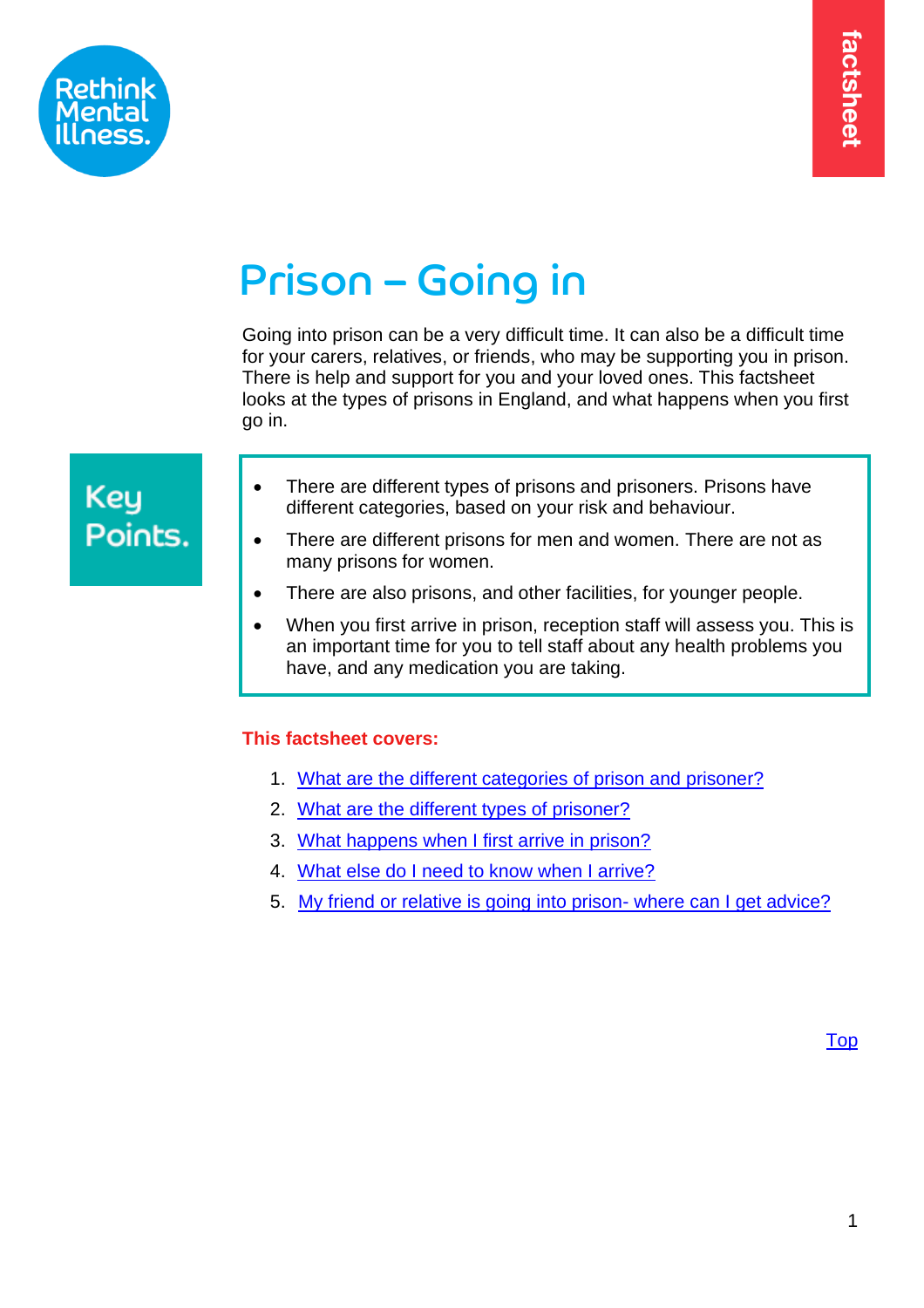#### <span id="page-1-0"></span>**1. What are the different categories of prison and prisoner?**

#### **Prisons for men**

There are 4 categories of prison and prisoner. These are:<sup>1</sup>

- high security,
- Category B,
- Category C, and
- Category D.

High Security prisons are sometimes called 'Category A' prisons.

Each category is a different security level. The type of prison you are in will depend on: 2

- the level of risk you may pose to the public,
- the level of risk you may pose to other prisoners, and
- how likely you are to try to escape.

#### High security prisons and prisoners

The Ministry of Justice sends men to high security prisons if it thinks they present the highest risk to others. These prisons are maximum security.

There are 8 high security Prisons. They are:<sup>3</sup>

- Belmarsh,
- Frankland,
- Full Sutton,
- Long Lartin,
- Manchester,
- Wakefield,
- Whitemoor, and
- Woodhill.

There are fewer high security prisons, which means you could be placed far away from your loved ones.

#### Category B prisons and prisoners

The Ministry of Justice will send you to a Category B prison if it thinks you are a high risk to other people. You may be sent to a Category B prison if they think you are a high risk of trying to escape.

#### Category C prisons and prisoners

The Ministry of Justice will send you to a Category C prison if it thinks you are a lower risk to other people, but you are not ready to be in an open prison.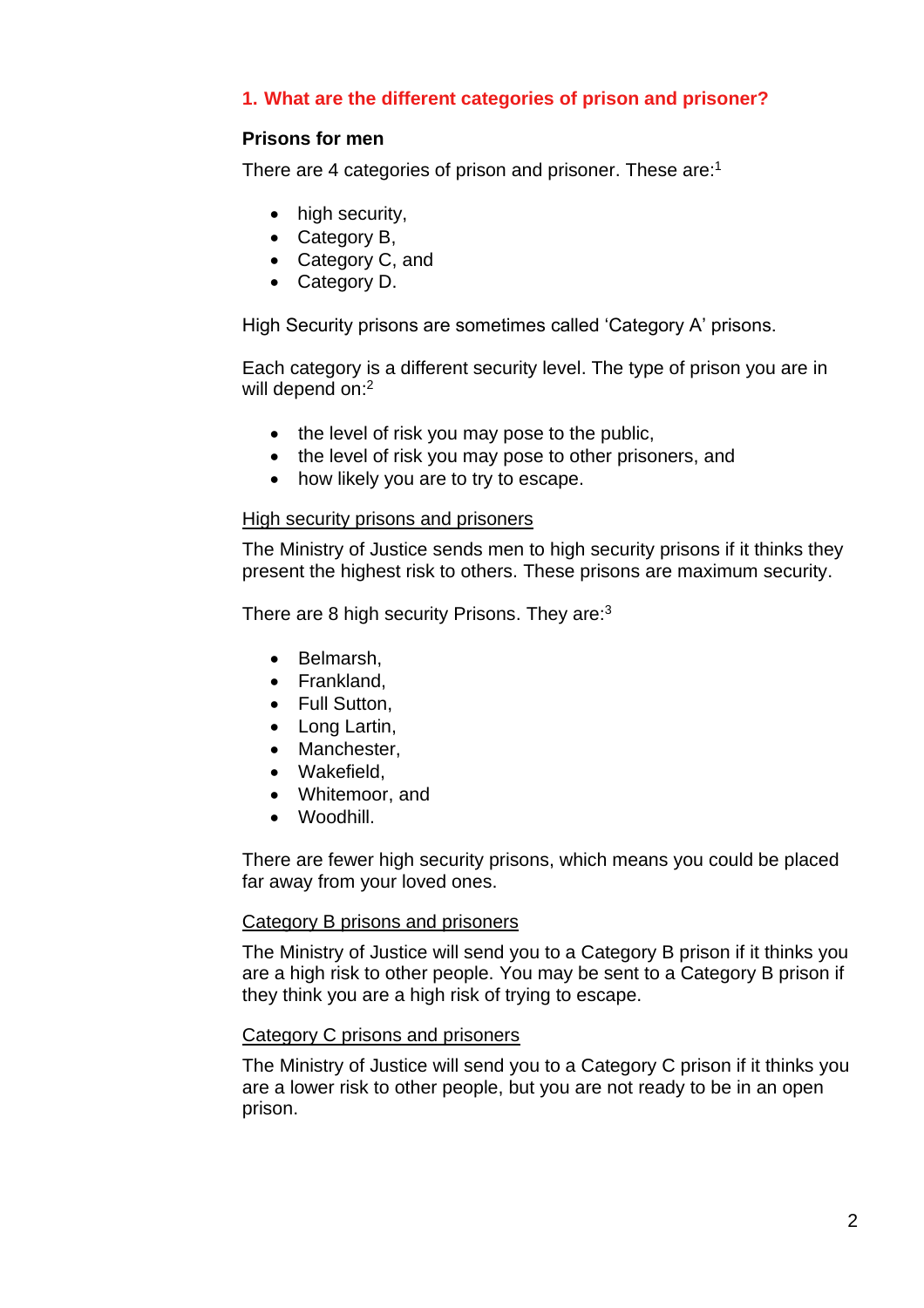#### Category D prisons and prisoners

The Ministry of Justice will send you to a Category D prison if it thinks you are a low risk to others. You may have served a long prison sentence and be due for release soon.

You will be sent to a Category D if the Ministry of Justice thinks you can be trusted in an open prison. They have less obvious types of security, like fencing or high walls.

You may be allowed Release on Temporary Licence (RoTL). This could allow you to work in the community, access education or training, and perhaps go on 'home leave' to help you to settle back into the community once you are fully released. <sup>4</sup>,<sup>5</sup>

There are fewer Category D prisons compared to other categories. Category D prisons include:<sup>6</sup>

- Ford,
- Kirkham,
- North Sea Camp,
- Sheppey Cluster (Standford Hill),
- Spring Hill, and
- Sudbury.

#### **Prisons for women**

There are 4 categories of prison and prisoner. These are:<sup>7</sup>

- Category A,
- restricted status,
- closed conditions, and
- open conditions.

Each category is a different security level. The type of prison you are in will depend on:<sup>8</sup>

- the level of risk you may pose to the public,
- the level of risk you may pose to other prisoners, and
- how likely you are to try to escape.

#### Category A

The Ministry of Justice sends women to a Category A prison if it thinks they present the highest risk to others.

#### Restricted status

You are given restricted status if the Ministry of Justice thinks that you are a high risk to the public.

You may be sent to a Restricted Status prison if they think you are a high risk of trying to escape.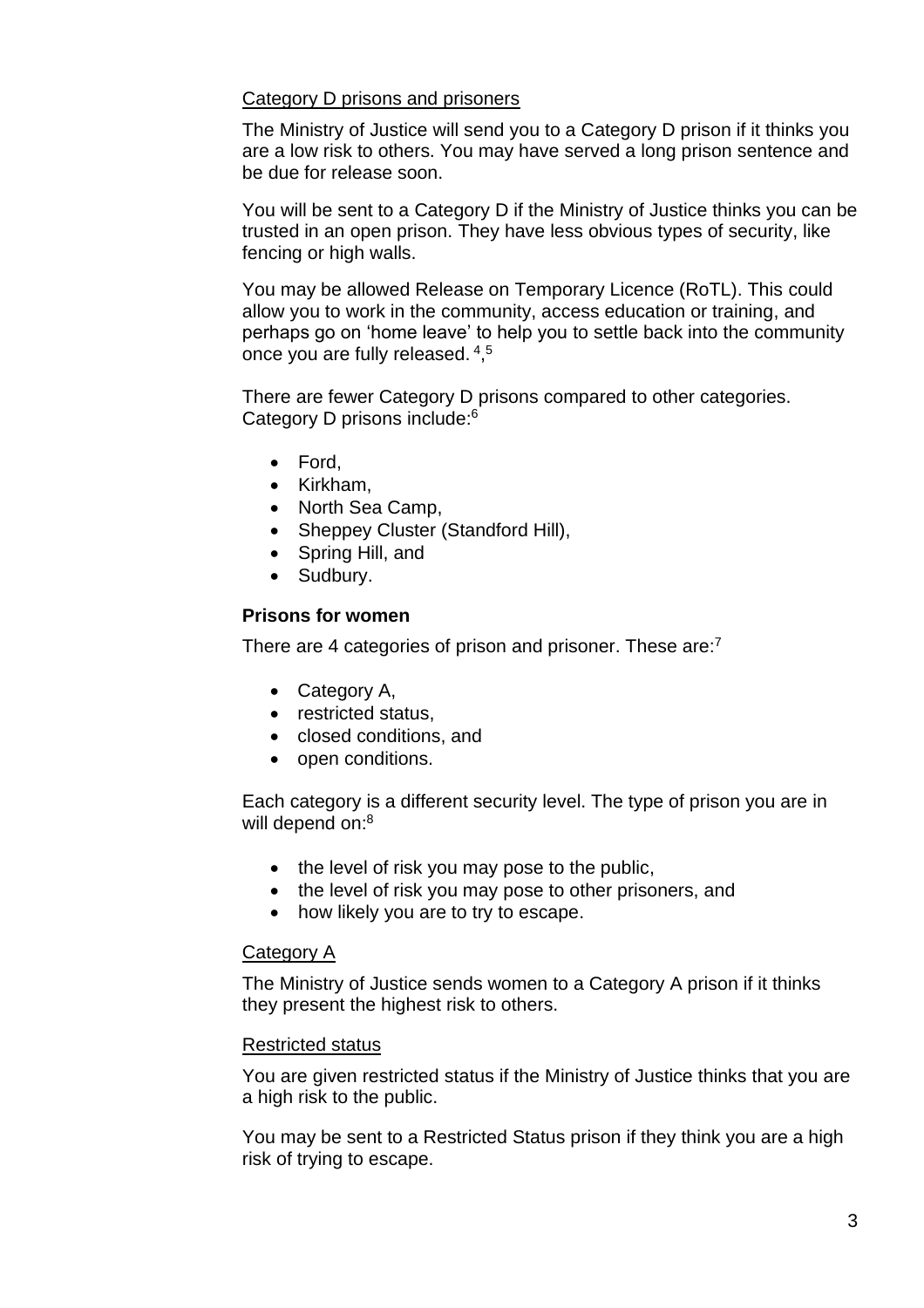#### Closed conditions

The Ministry of Justice will put you in closed conditions if it thinks you don't need to the highest levels of security. But you are not ready for open conditions.

#### Open conditions

The Ministry of Justice will put you in open conditions if it thinks you are a low risk, and you're unlikely to try to escape.

#### **Reviewing your category**

Prisons should review your category regularly to see if it needs to change.<sup>9,10</sup>

The prison could reduce your category if staff think you can be trusted, and you're a lower risk.

It could also increase your category, perhaps if your level of risk increases or you try to escape. This could mean you get transferred to a higher category prison.

#### **Prison privileges**

You get different levels of privileges or benefits depending on your behaviour. There are 4 levels of privileges:<sup>11</sup>

- basic,
- entry,
- standard, and
- enhanced.

All prisoners enter prison at entry level.<sup>12</sup> To move up to enhanced level, you need to be well behaved and prove yourself to staff.

If you break rules, or are badly behaved, you drop down to basic level.<sup>13</sup>

Each level gives you certain rights and activities. For example, if you are on basic level you are not allowed a TV in your room, <sup>14</sup> and have to eat meals in your room. If you are on enhanced level you might be allowed more time in the gym, more time out of your room, and more visits from friends or family.

[Top](#page-0-0)

#### <span id="page-3-0"></span>**2. What are the different types of prisoner?**

There are 2 types of prisoners:

- remand prisoners, and
- sentenced prisoners.

If you are on remand you have some rights and privileges that are different to those of a sentenced prisoner.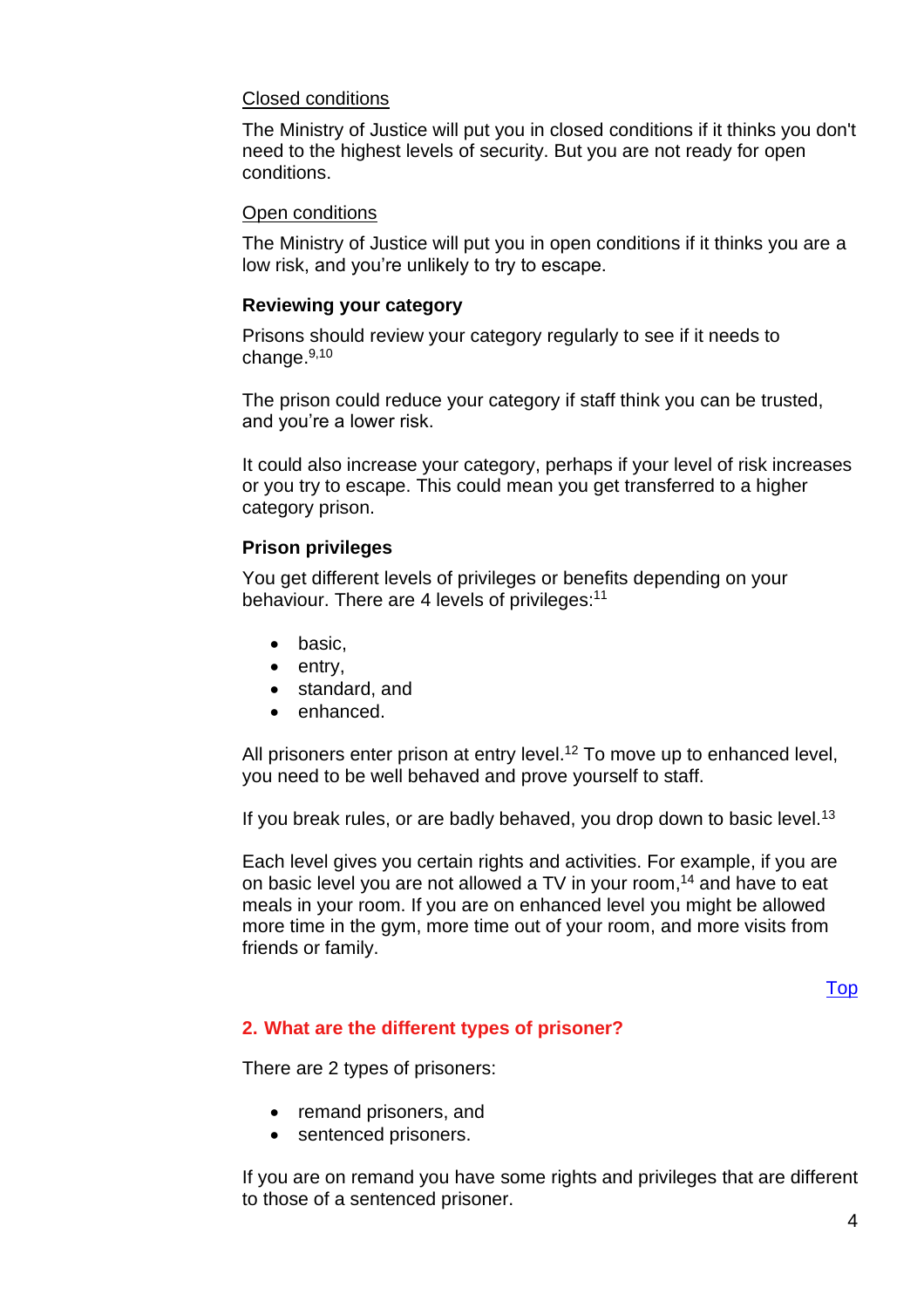#### **Remand prisoners**

You are a remand prisoner if you have not been found guilty of an offence. Being found guilty is also called being convicted.

You can also be on remand if you have been found guilty, but you are waiting to be sentenced.

If you are a remand prisoner, the prison holds you until your next court appearance.

You might be on remand because you are:

- due to appear in court after you have been charged with an offence,
- on trial for an offence, or
- waiting to be sentenced.

If you are on remand, you will be held in prison and taken to court each day that you need to be there.

A judge will put you on remand if they think you shouldn't be in the community. They might think this because: 15

- you haven't stuck to your bail conditions in the past,
- they are worried you won't attend court, or
- they are worried you might commit another offence while you're waiting to go to court.

If you have not been found guilty, you have more privileges than someone who has. You are entitled to: 16

- have more visits, within reasonable limits,
- not have to share a cell with a convicted prisoner,
- wear your own clothes, as long as they are suitable,
- have your own books and magazines,
- have more cigarettes and tobacco,
- send and receive as many letters as you want, and
- $\bullet$  vote.<sup>17</sup>

If you have been found guilty, and are waiting to be sentenced, you won't get these privileges.

If you spend time in prison on remand before you're sentenced, the judge will think about how long you have already been in prison when they decide your sentence.<sup>18</sup> This means that sometimes it may be decided that your time on remand is enough. Or your sentence may be reduced to account for the time you have already been in prison.

#### **Sentenced prisoners**

You are a sentenced prisoner if you have been found guilty of a crime, and you are serving the sentence decided by the court.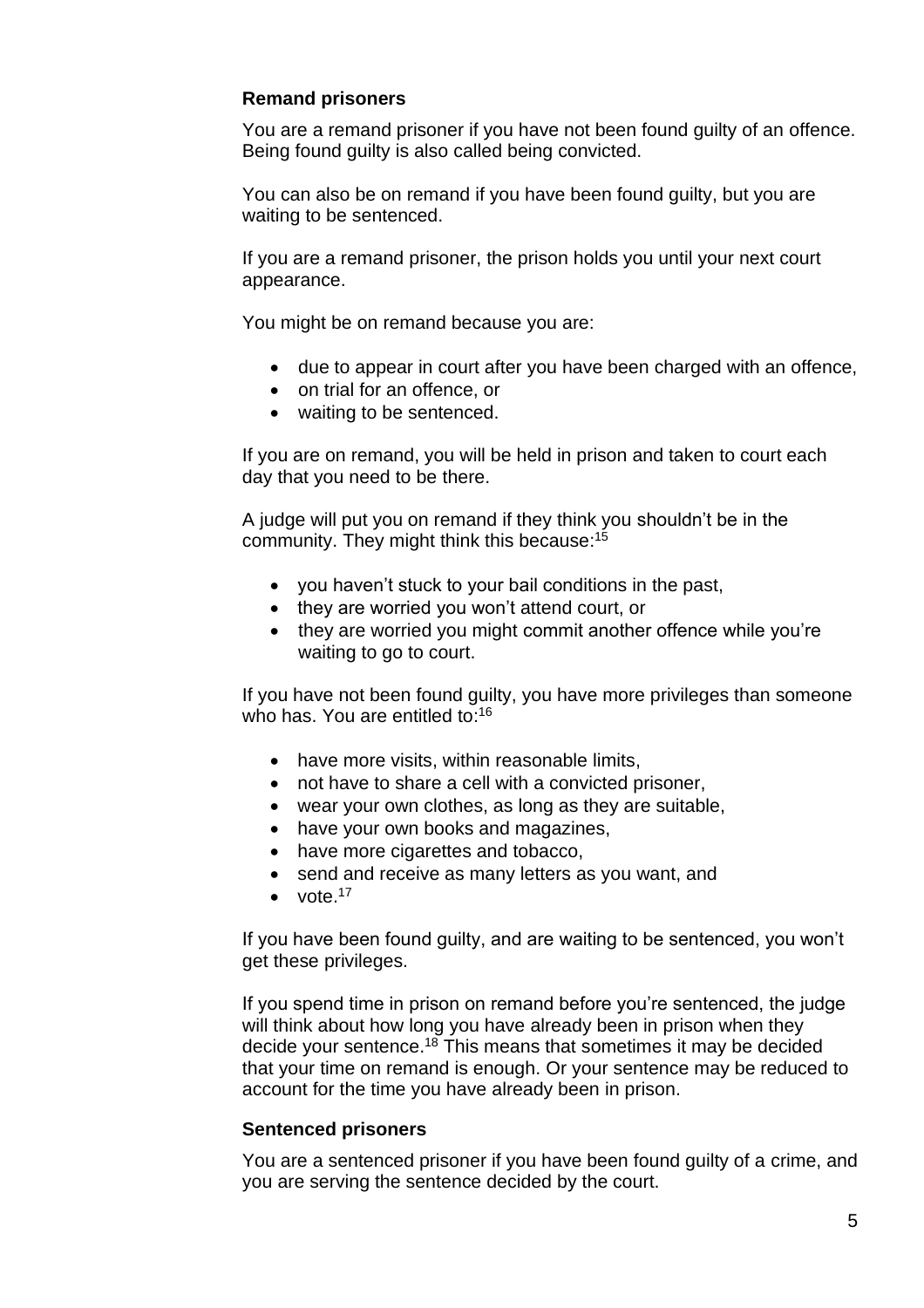There are 4 different types of sentences:<sup>19</sup>

- suspended,
- determinate,
- extended, and
- life.

#### Suspended Sentence<sup>20</sup>

If a judge gives you a prison sentence of between 14 days and 2 years, they can decide to 'suspend' the sentence. They can do this for up to 2 years.

The judge will set you 'requirements' that you have to do during these the time your sentence is suspended. Your requirements could be things like:

- having treatment for your mental health,
- having treatment for alcohol or substance misuse,
- doing unpaid work, or
- sticking to a curfew.

If you don't stick to the judge's requirements, or if you're convicted of another offence within 2 years, it is likely you will serve your original sentence and the sentence for your new offence in prison.

#### Determinate sentence

A determinate sentence is for a fixed length of time.<sup>21</sup>

You may be allowed to leave prison before the end of your sentence, after you have served a minimum amount of time in prison. <sup>22</sup> This is amount of time is called your tariff.

Once you have served your tariff, you may be allowed to serve the rest of your sentence in the community. This is called being released on licence.<sup>23</sup>

When you are released on licence, there will be rules that you have to follow. These are called licence conditions.<sup>24</sup> For example, you might not be allowed to see the victim of your crime, or go to certain addresses.<sup>25</sup> If you have a mental health condition, you might have to work with mental health services.<sup>26</sup>

If you break your licence conditions, you might have to return to prison.<sup>27</sup>

At the end of your sentence, you will be supported by your local Community Rehabilitation Company (CRC). Or by the National Probation Service.<sup>28</sup>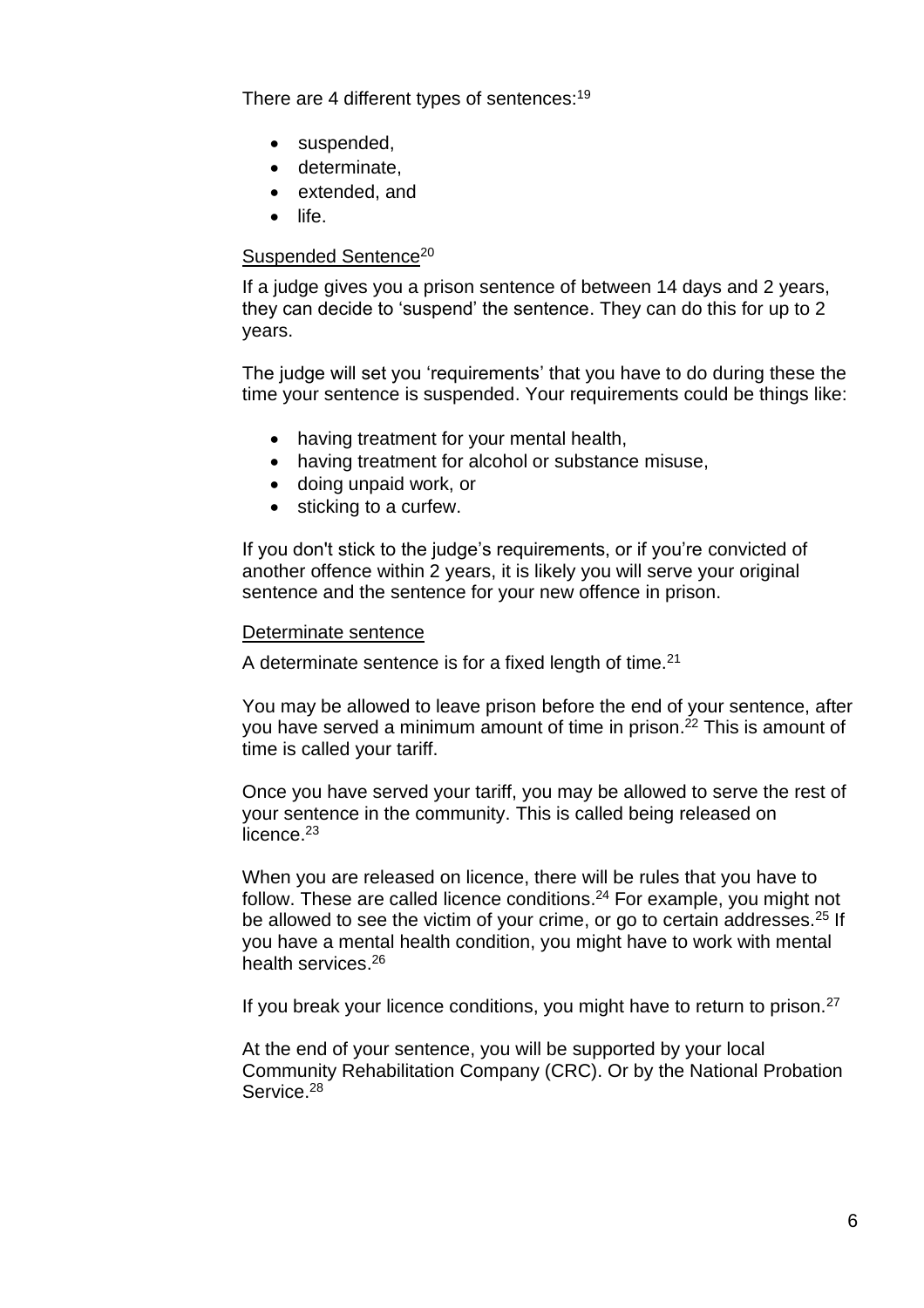#### Extended Sentence

You may get an extended sentence if you:<sup>29</sup>

- have been found guilty of certain violent or sexual offences,
- the judge thinks there's a 'significant risk' to the public of you committing the same type of offence again,
- you have a previous conviction for either
	- o this type of offence, or
	- o this offence carries a sentence of at least four years, but
- a life sentence is not possible or reasonable in this situation.

If you get an extended sentence, the judge will decide how long they think you should stay in prison. They can also give you a longer licence period than normal. This can last up to 8 years.

After you've been in jail for two thirds of your sentence you have the right either to:

- be automatically released from prison, or
- ask the Parole Board to be released.

For example, you may be able to ask the Parole Board for release after 6 years of a 9-year sentence.

#### Life sentence

Judges have to give you a life sentence for some offences, such as murder.<sup>30</sup>

A life sentence does not always mean you have to spend the rest of your life in prison. The judge will say you have to spend a certain amount of time in prison before you can be released.<sup>31</sup> For example, they might give you a life sentence, and say you have to serve at least 15 years before you can be considered for release.

The only exception is for people who have been given a 'whole life order'. These people have to stay in prison for the rest of their lives.<sup>32</sup>

If you are given a life sentence, the National Probation Service will support you for the rest of your life after you are released. This is called a 'life licence'.

It can be difficult to come to terms with a life sentence and how long it means you have to be in prison. You will have to manage being away from friends and family for a long time, and consider how you are going to spend your time in prison. There are prison staff who support lifers. They can answer any questions you have.<sup>33</sup>

#### Indeterminate Sentence

You may also hear people talk about 'indeterminate sentences'. They are sometimes called Imprisonment for Public Protection (IPP) sentences.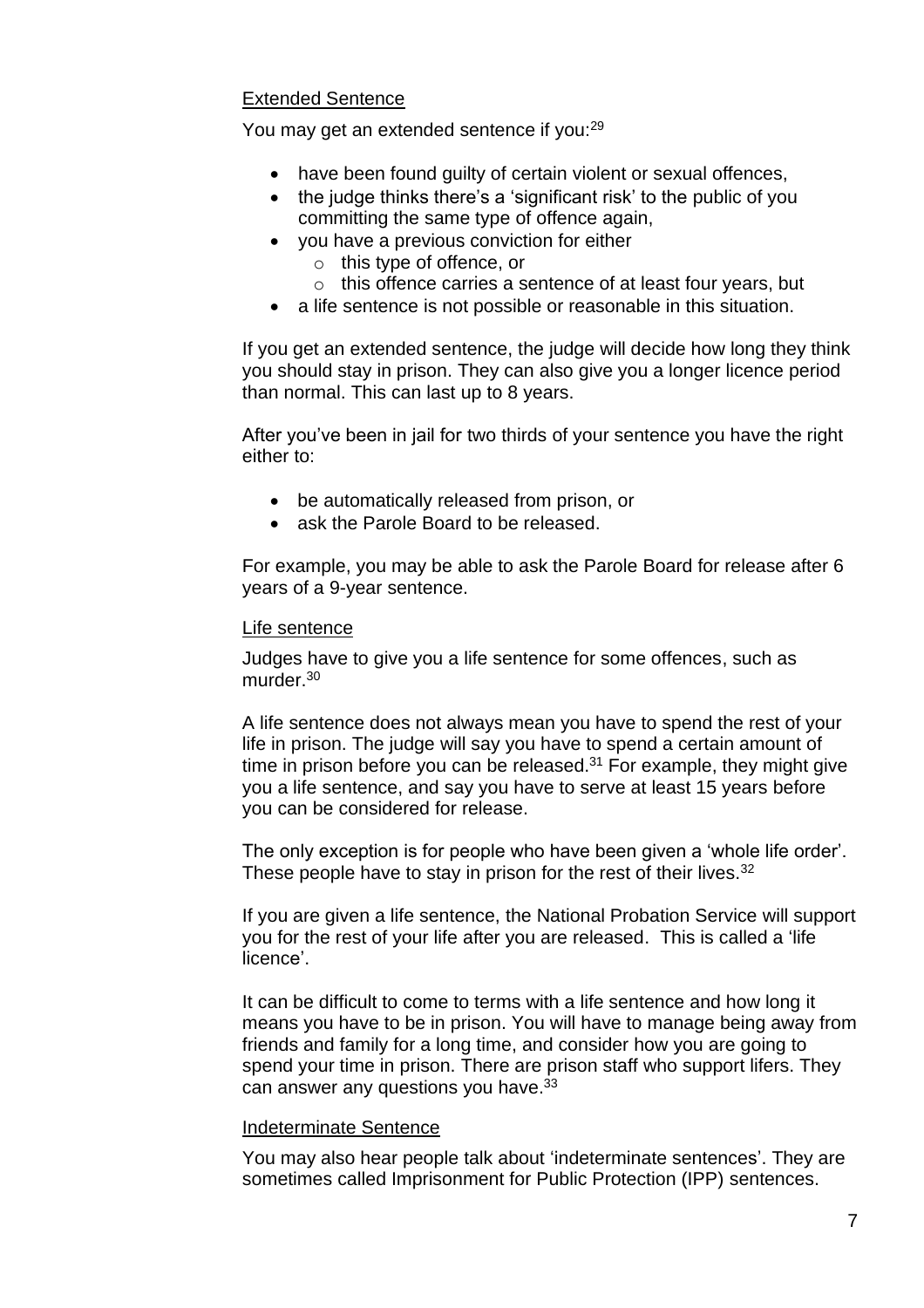An indeterminate sentence is a sentence with no fixed end. Indeterminate sentences were given to people who were thought to be a particular risk to the public.

Since December 2012, judges cannot give IPP sentences.<sup>34</sup> But some people in prison are still on them.

#### **Age and Gender**

There are specific prisons for men, women, and young people.<sup>35</sup>

If you are under 21, a court can send you to a juvenile prison. There are 3 types of juvenile prisons: 36

- young offender institution (YOI), for people aged 15 to 21,
- secure training centres, for people aged under 17, and
- secure children's homes, for people aged 10-14.

YOIs are similar to adult prisons. But they focus much more on education and training. <sup>37</sup> Some adult prisons will have a YOI attached to them.

Women's prisons often have facilities specifically tailored to women, such as a mother and baby unit for women who give birth in prison.<sup>38</sup>

#### [Top](#page-0-0)

#### <span id="page-7-0"></span>**3. What happens when I first arrive in prison?**

A prison van will take you from court to the prison reception.<sup>39</sup> Prison staff will make sure you have everything you need, and see if you need help with anything such as healthcare.<sup>40</sup>

Officers may strip search you to make sure you do not have anything that could hurt people, such as drugs or weapons.<sup>41</sup>

#### **Your belongings**

Staff will make a of record anything you have on you, such as clothes and valuables. You will be allowed to keep some of these things, but staff will put other things in storage, and give them back to you when you are released.42,43

#### **Medication**

If you have medication with you, you will not be allowed to take this into the prison with you. The prison staff will make a note of your medication. And your health condition, if you share this with them.

Staff will then give this information to the healthcare department, who will make sure you have a prescription for the medication you need as soon as possible. You should not have to miss or delay a dose of your medication. 44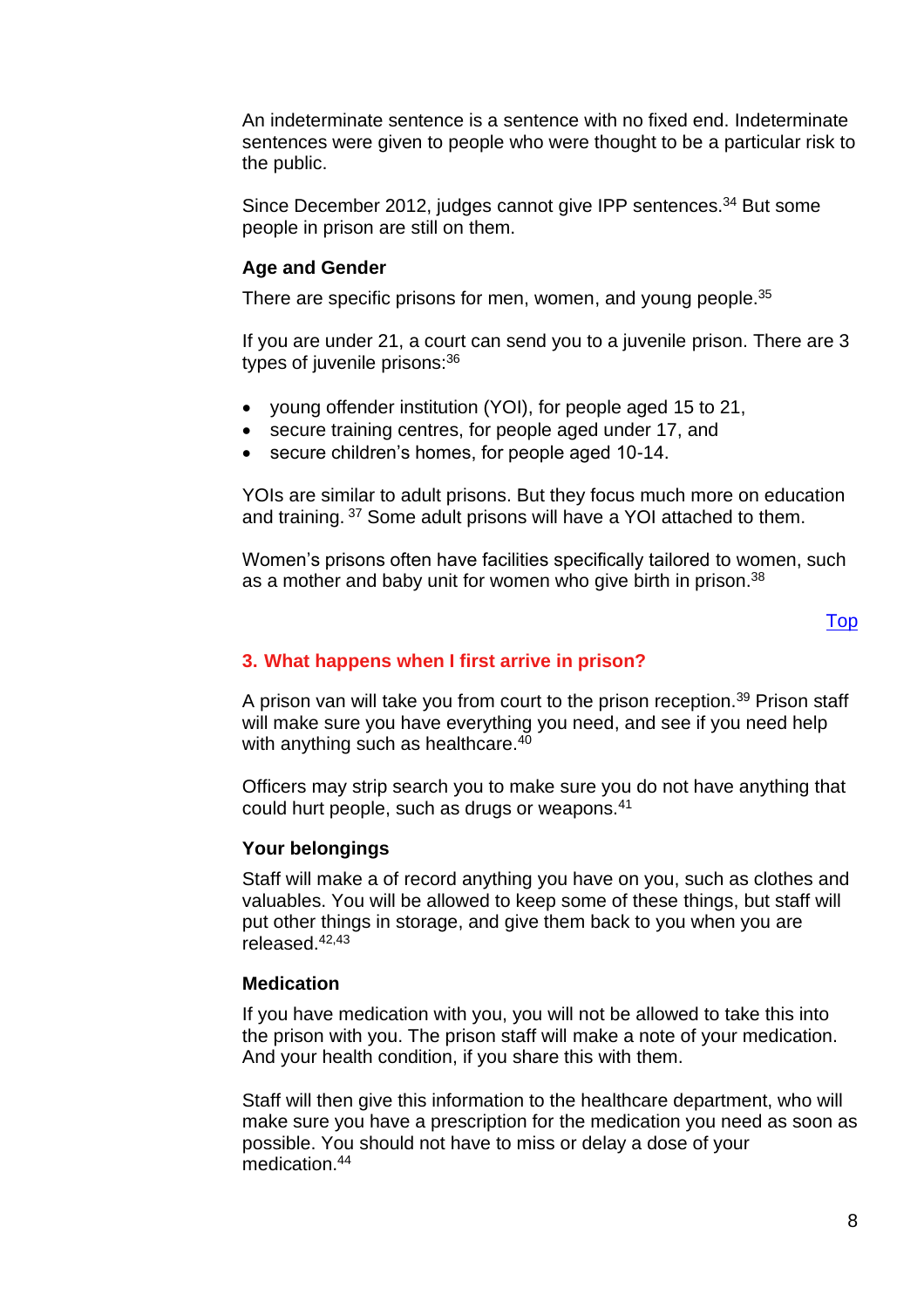Healthcare staff will decide if you should take medication by yourself, or if you need to be supervised. This depends on the type of medication you take, and whether you understand your condition and medication.<sup>45</sup>

#### **Healthcare**

Healthcare staff will speak to you to make sure you get the right healthcare in prison. They can make sure you have any medication you need, and book any appointments with doctors or dentists.<sup>46</sup>

A visiting psychiatrist can assess your mental health. If the prison cannot give you the right care you need, you could be transferred to hospital.<sup>47</sup>

If you were getting support in the community, the local authority where the prison is located should continue this. Prison managers can contact your original local authority for information about your needs.<sup>48</sup>

If you weren't getting support in the community but prison managers or healthcare providers think you need help, they can ask the local authority to assess you. You can also ask for this yourself.<sup>49</sup>

#### <span id="page-8-0"></span>[Top](#page-0-0)

#### **4. What else do I need to know when I arrive?**

#### **Personal officer**

Shortly after arriving at prison, you may be allocated a personal officer. This is a member of staff who you can go to for information and advice.<sup>50</sup> You can talk to them about any problems you have.<sup>51</sup>

If you are worried about how you are feeling in prison, your personal officer can be a good person to talk to.

If you don't think you have a personal officer, or you don't know their name, check if their name is on the door of your room. If not, speak to a member of staff.

#### **Prison staff**

#### Prison officers

A prison officer does many things. They manage the security of the prison, and keep an eye on how you and the other prisoners are behaving. They also check that vulnerable prisoners are  $ok.52$ 

Prison officers should be able to explain how the prison works and help you with any problems you have.

#### **Other staff**

The prison will have staff to cook food, and give education and training. It will also have chaplains to give religious and spiritual support.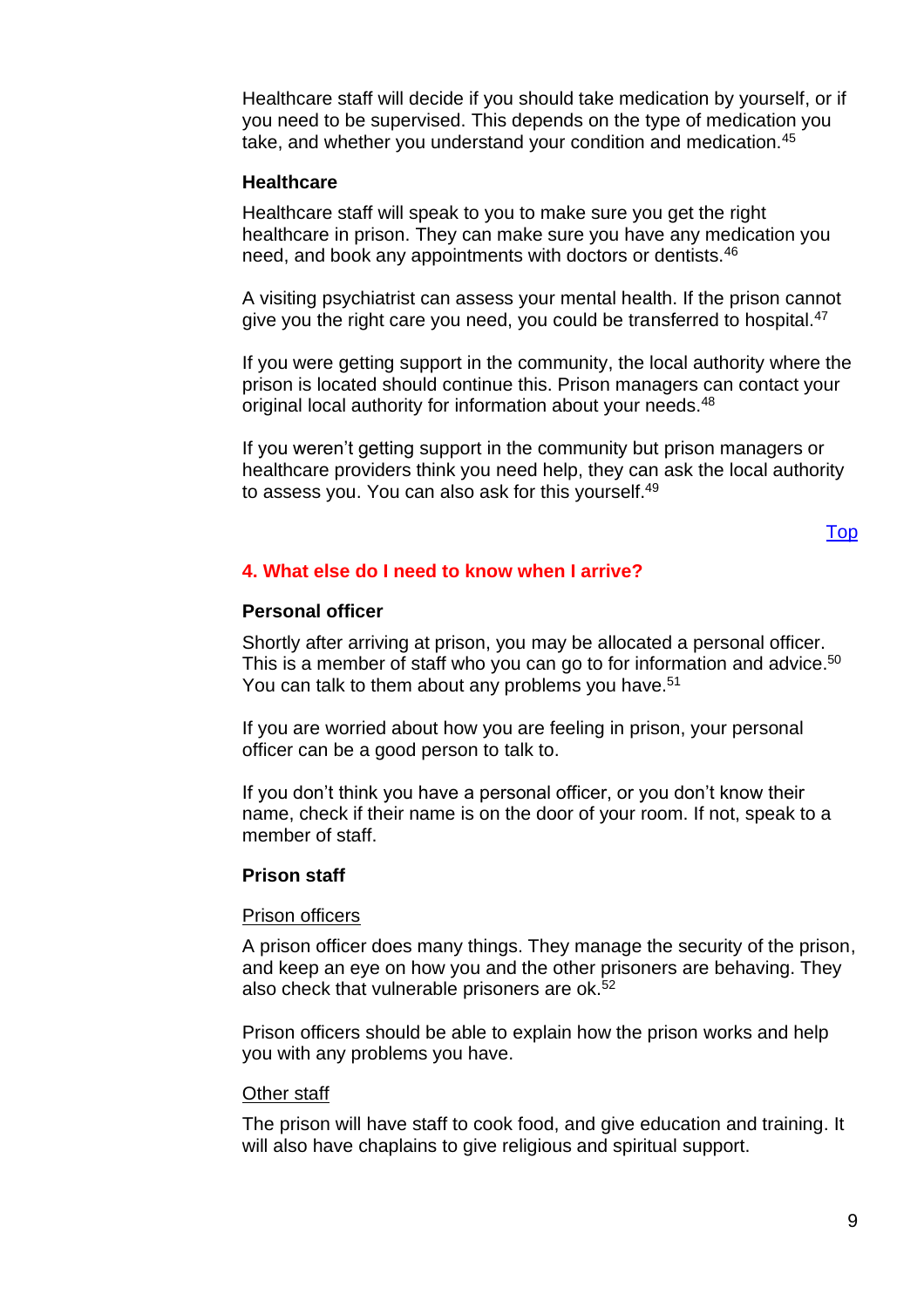There will also be:

- healthcare staff from the NHS,  $53$
- $\bullet$  offender managers from the probation services,  $54$
- resettlement staff to help you return to the community when you're released, and
- staff to help with applying for release from parole.

#### **Induction wing**

Most prisons will have an induction wing.<sup>55</sup> This is an area in the prison for new prisoners. There is usually an induction process that can last between a few days and a couple of weeks.

During this time, you can see how the prison runs, what is expected of you, and what activities there are for you to do. The prison will check your level of reading, writing, and maths.<sup>56</sup> You can get education and training in prison.<sup>57</sup>

Some prison departments will give you information to look through when you are shown to your room. If you struggle with reading, ask another prisoner or a member of staff to help you look through this information.

#### **Accommodation**

Your accommodation may be called wings or house blocks. House blocks are usually separate from the main prison buildings. There may be different accommodation for specific prisoners. For example, wings for:

- new prisoners,
- prisoners on remand,
- sentenced prisoners and
- lifers.

Some prisons have a healthcare wing to care for people who are very unwell.<sup>58</sup>

If your prison accepts adults, and young offenders aged 18-21, they are usually housed separately.

On each house block or wing, there will be rooms or cells for you to sleep in. Sometimes there may be dormitories, or you may need to share a cell with another inmate. There are shower and bathroom facilities, places to eat, activity areas with TVs or pool tables, public telephones, and staff offices.

#### **Listeners**

Most prisons have a Listener scheme. This is a service that is there to give you emotional support whenever you need it. The service is staffed by other prisoners, who are trained and supported by the Samaritans to become Listeners.<sup>59</sup> A lot of prisoners find this service helpful when they're struggling.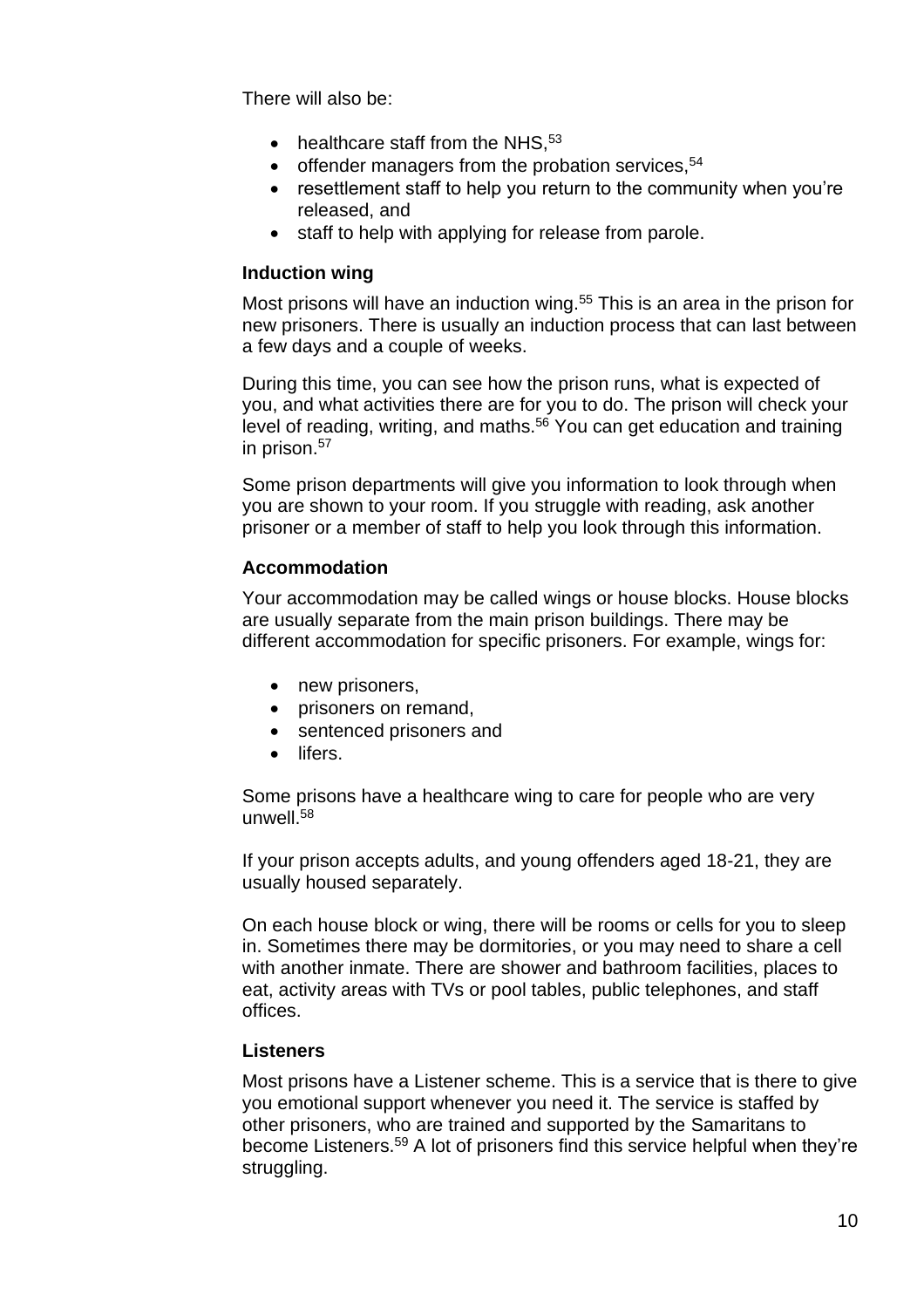[Top](#page-0-0)

#### <span id="page-10-0"></span>**5. My friend or relative is going into prison- where can I get advice?**

It can be a very difficult if you have a friend or relative in prison. It affects everyone differently. Some people may be angry, upset, or feel ashamed and worried.

You may find it helpful to contact a helpline like the Offenders' Families' Helpline or the Prison Advice and Care Trust (PACT). Their contact details can be found in our [Useful Contacts](#page-10-1) section.

You can also get information about organisations that can support you if your friend or relative is in prison in our **'Criminal Justice Guides'**, which can be downloaded for free at [www.rethink.org/cjguides.](http://www.rethink.org/cjguides)

You can find more about:

- Prison Planning for release
- Healthcare in prison
- Criminal Courts and Mental Health
- Complaints about prison

at [www.rethink.org.](http://www.rethink.org/) Or call our General Enquiries team on 0121 522 7007, and ask them to send you a copy of our factsheet.

#### **Nacro**

<span id="page-10-1"></span>This is a charity run by ex-offenders that also has a mental health department. Nacro provides a range of services across England and Wales. For example, resettlement services, youth projects, education, and employment. You can look for local services on their website.

They also produce information resources and have a resettlement advice helpline.

**Telephone**: 0300 123 1889. Open Monday to Friday, 9am to 5pm. **Address**: 46 Loman Street, London, SE1 0EH **Website**: [www.nacro.org.uk](http://www.nacro.org.uk/) **Email**: [helpline@nacro.org.uk](mailto:helpline@nacro.org.uk)

#### **Offenders' Families' Helpline**

The Offenders' Families' Helpline can support anyone in England and Wales whose family member is in the criminal justice system. They give advice and information on all aspects of the system. For example, what happens when someone's arrested, visiting a prison, and preparing for release.

### **Further** Reading

**Useful** Contacts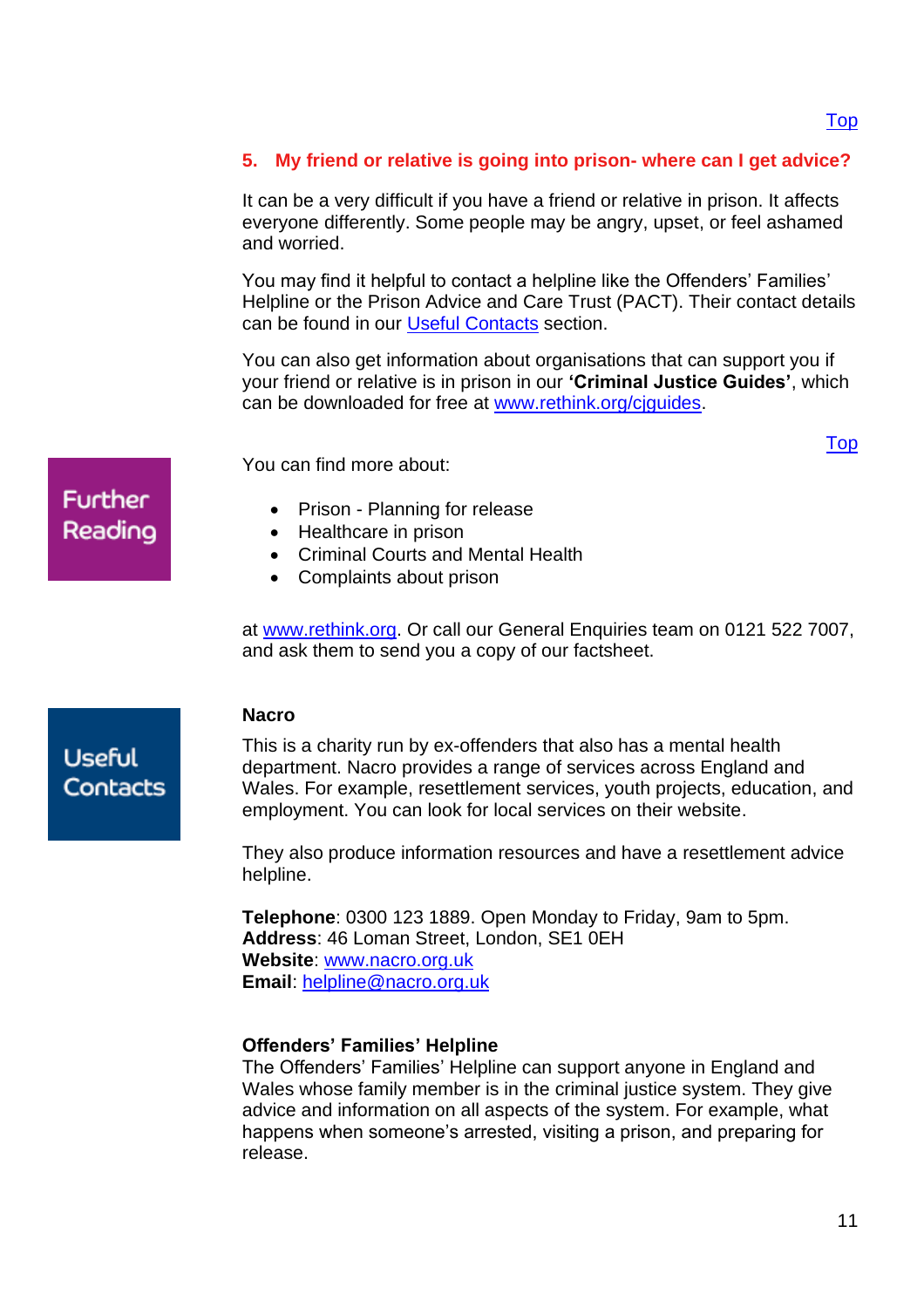**Telephone:** 0808 808 2003. Open Monday to Friday, 9am-8pm. And weekends, 10am-3pm. **Email**: [info@offendersfamilieshelpline.org](mailto:info@offendersfamilieshelpline.org) **Website**: [www.offendersfamilieshelpline.org](http://www.offendersfamilieshelpline.org/) **Address**: Offenders' Families Helpline, Family Lives, 15-17 The Broadway Hatfield, AL9 5HZ

#### **POhWER**

POhWER offers advocacy in some prisons. You can check their services on their website.

**Telephone**: 0300 456 2370. Open Monday to Friday, 8am to 6pm. **Address**: PO Box 14043, Birmingham, B6 9BL **Website**: [www.pohwer.net](http://www.pohwer.net/) **Email**: [pohwer@pohwer.net](mailto:pohwer@pohwer.net)

#### **Prison Advice and Care Trust (PACT)**

The PACT is a national charity that provides support to prisoners, people with convictions, and their families.

**Telephone:** 0808 808 3444 **Email**: [info@prisonadvice.org.uk](mailto:info@prisonadvice.org.uk) **Website**: [www.prisonadvice.org.uk](http://www.prisonadvice.org.uk/) **Address**: 29 Peckham Road, London, SE5 8UA

#### **Prison Reform Trust**

This is an independent charity that works to improve support for prisoners. They run a helpline that advises prisoners on:

- prison rules,
- life in prison,
- prison conditions,
- prisoners' rights, and
- how to get help in prison.

**Helpline:** 020 7251 5070. Open Monday to Friday, 10am-5pm. **Freephone helpline:** 0808 802 0060. Open Monday, Tuesday & Thursday 3.30pm-5.30pm. **Address:** Prison Reform Trust, FREEPOST ND 6125, London, EC1B 1PN

**Website**: [www.prisonreformtrust.org.uk](http://www.prisonreformtrust.org.uk/)  **Email**: through form here: [www.prisonreformtrust.org.uk/contactus](http://www.prisonreformtrust.org.uk/contactus)

#### **Prisoners' Advice Service (PAS)**

PAS offers free legal advice and information to prisoners in England and Wales on their rights, conditions of imprisonment, and Prison Rules.

**Telephone**: 0845 430 8923 or 020 7253 3323 **Email**: [advice@prisonersadvice.org.uk](mailto:advice@prisonersadvice.org.uk)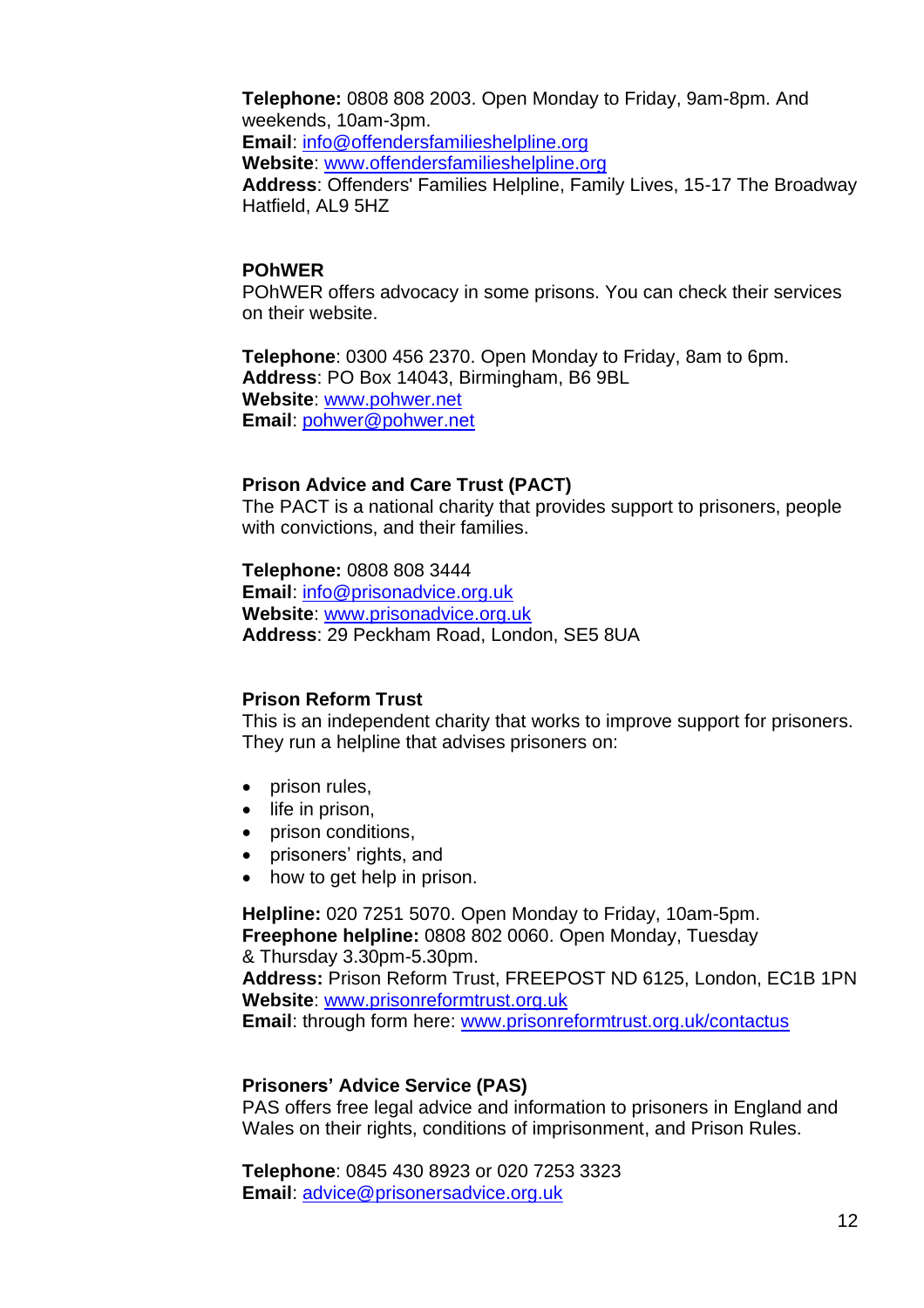**Website**: [www.prisonersadvice.org.uk](http://www.prisonersadvice.org.uk/) **Address**: Prisoners' Advice Service, PO Box 46199, London, EC1M 4XA

#### **SEAP**

SEAP offers advocacy in prisons. They cover prisons in the South West, South Central and South-East England. You can find contact details for local offices on their website.

**Telephone**: 0330 440 9000. Open Monday to Friday, 9am-5pm. Thursdays stay open until 7pm. **Text:** send the keyword SEAP to 80800, followed by your message. **Address**: seAp, PO Box 375, Hastings, TN34 9HU **Website**: [www.seap.org.uk](http://www.seap.org.uk/) **Email**: [info@seap.org.uk](mailto:info@seap.org.uk) 

#### **St Giles Trust**

This organisation offers a range of support such as mentoring, help with benefits, housing, finding a job, maintaining ties with family, accessing services and support in appointments.

**Telephone**: 020 7703 7000 **Peer Assist Helpline**: 0808 801 0600 **Address**: 64-68 Camberwell Church Street, London, SE5 8JB **Website**: [www.stgilestrust.org.uk](http://www.stgilestrust.org.uk/) **Email**: [info@stgilestrust.org.uk](mailto:info@stgilestrust.org.uk)

#### **Unlock**

A charity led by ex-offenders. They give information on things like banking, insurance, employment, and how benefits and housing are affected by being in prison. Unlock are a very small team, so they ask you to go on the website and read through the information there, before you contact them.

**Telephone:** 01634 247350. Open Monday to Friday, 10am-4pm. **Text:** 07824 113848 **Skype:** unlockhelpline **Address:** Helpline, Unlock, Maidstone Community Support Centre, 39-48 Marsham Street, Maidstone, ME14 1HH **Email:** [advice@unlock.org.uk](mailto:advice@unlock.org.uk) **Website**: [www.unlock.org.uk](http://www.unlock.org.uk/)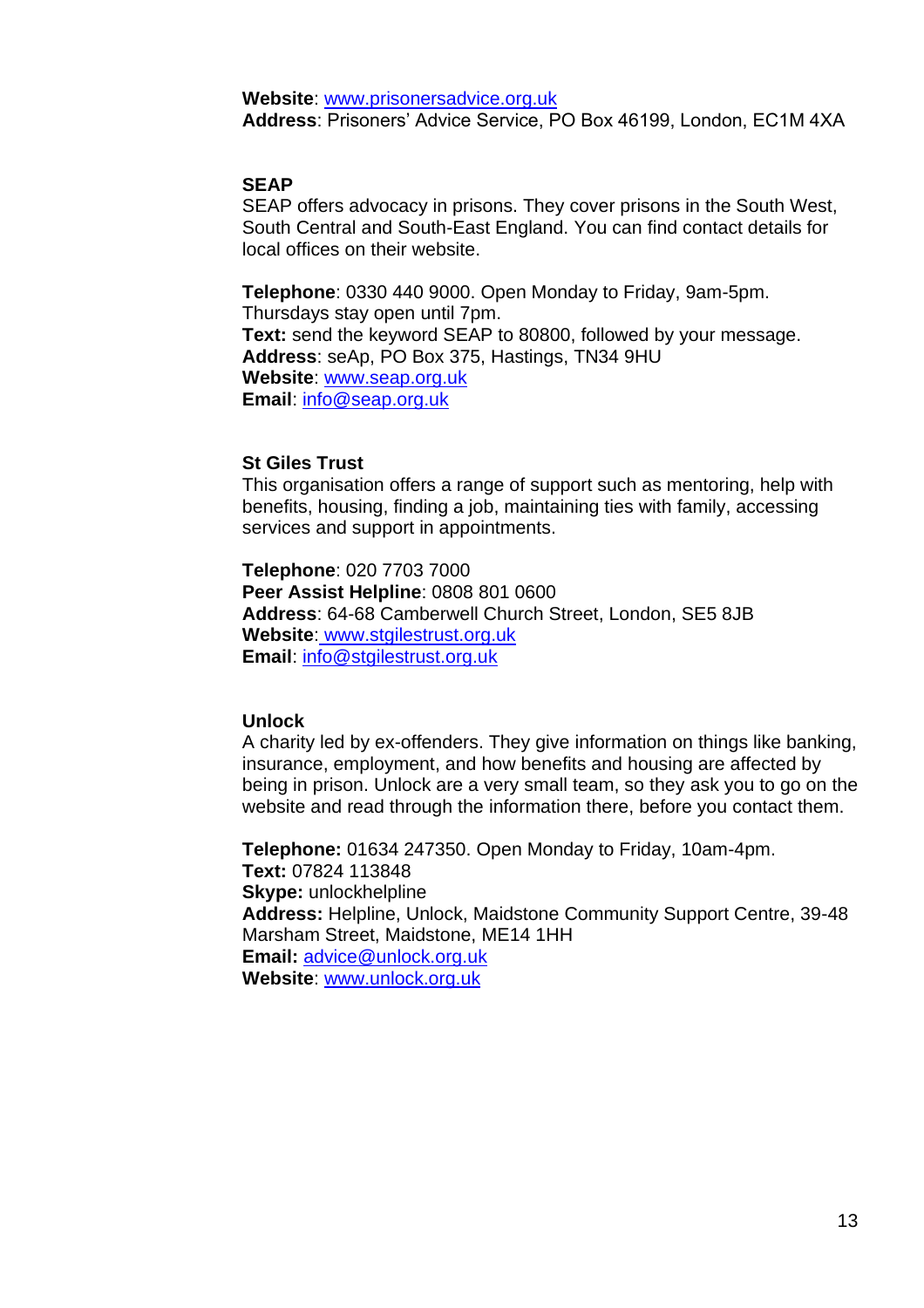#### **References**

<sup>1</sup> Ministry of Justice. *Categorisation and Re-categorisation of Adult Male Prisoners*. Prison Service Instruction 40/2011. London: MoJ; August 2011. Para 2.1.

<sup>2</sup> As note 1. Para 3.7.

<sup>3</sup> Ministry of Justice. *Prison finder- High security*.

[www.justice.gov.uk/contacts/prison-finder/high-security](http://www.justice.gov.uk/contacts/prison-finder/high-security) [accessed 17<sup>th</sup> November 2017].

<sup>4</sup> Rule 9, *The Prison Rules 1999*. SI 1999/728. London: TSO; 1999.

<sup>5</sup> National Offender Management Service (NOMS). *Release on Temporary Licence*. Prison Service Instruction 13/2015. London: NOMS; March 2015. Para 4.3.

<sup>6</sup> Ministry of Justice. *Prison finder- Males category D*. [www.justice.gov.uk/contacts/prison-finder/males-cat-d](http://www.justice.gov.uk/contacts/prison-finder/males-cat-d) [accessed 17<sup>th</sup> November 2017].

<sup>7</sup> Ministry of Justice. *Categorisation and Re-categorisation of Women Prisoners*. Prison Service Instruction 39/2011. London: MoJ; August 2011. Para 2.1.

<sup>8</sup> As note 7. Para 3.7.

<sup>9</sup> As note 1. Para 5.5.

<sup>10</sup> As note 7. Para 5.6.

<sup>11</sup> Ministry of Justice. *Incentives and Earned Privileges*. Prison Service Instruction 30/2013. London: MoJ; November 2013. Para 4.2.

<sup>12</sup> As note 11*.* Para 4.7.

<sup>13</sup> As note 11*.* Annex B, Page 31.

<sup>14</sup> As note 11*.* Para 9.9.

<sup>15</sup> Government. *Being charged with a crime*. [www.gov.uk/charged](http://www.gov.uk/charged-crime/remand)[crime/remand](http://www.gov.uk/charged-crime/remand) [accessed 14th December 2017].

<sup>16</sup> HM Prison Service. *Unconvicted, Unsentenced, and Civil Prisoners.*  Prison Service Order 4600. London: HMPS; February 2003. Annex B. <sup>17</sup> HM Prison Service. *Prisoners' Voting Rights.* Prison Service Order 4650. London: HMPS; February 2001. Para 1.3.

<sup>18</sup> s240ZA, Criminal Justice Act 2003 c44.

<sup>19</sup> Sentencing Council for England and Wales. *Custodial Sentences*. [www.sentencingcouncil.org.uk/about-sentencing/types-of-](http://www.sentencingcouncil.org.uk/about-sentencing/types-of-sentence/custodial-sentences)

[sentence/custodial-sentences](http://www.sentencingcouncil.org.uk/about-sentencing/types-of-sentence/custodial-sentences) [accessed 23rd November 2017].

<sup>20</sup> Sentencing Council for England and Wales. *Suspended sentences.* [www.sentencingcouncil.org.uk/about-sentencing/types-of-](http://www.sentencingcouncil.org.uk/about-sentencing/types-of-sentence/suspended-sentences)

[sentence/suspended-sentences](http://www.sentencingcouncil.org.uk/about-sentencing/types-of-sentence/suspended-sentences) [accessed 23<sup>rd</sup> November 2017]. <sup>21</sup> Sentencing Council for England and Wales. *Determinate prison* 

*sentences*. [www.sentencingcouncil.org.uk/about-sentencing/types-of](http://www.sentencingcouncil.org.uk/about-sentencing/types-of-sentence/determinate-prison-sentences)[sentence/determinate-prison-sentences](http://www.sentencingcouncil.org.uk/about-sentencing/types-of-sentence/determinate-prison-sentences) [accessed 23<sup>rd</sup> November 2017].  $\overline{22}$  As note 21.

<sup>23</sup> As note 18, s246.

<sup>24</sup> As note 18. s250.

<sup>25</sup> National Offender Management Service (NOMS). *Licences, Licence Conditions, and Polygraph Examinations*. Prison Service Instruction 18/2014. London: NOMS; May 2014. Para 2.4.

<sup>26</sup> As note 25. Annex A.

<sup>27</sup> As note 18. s254.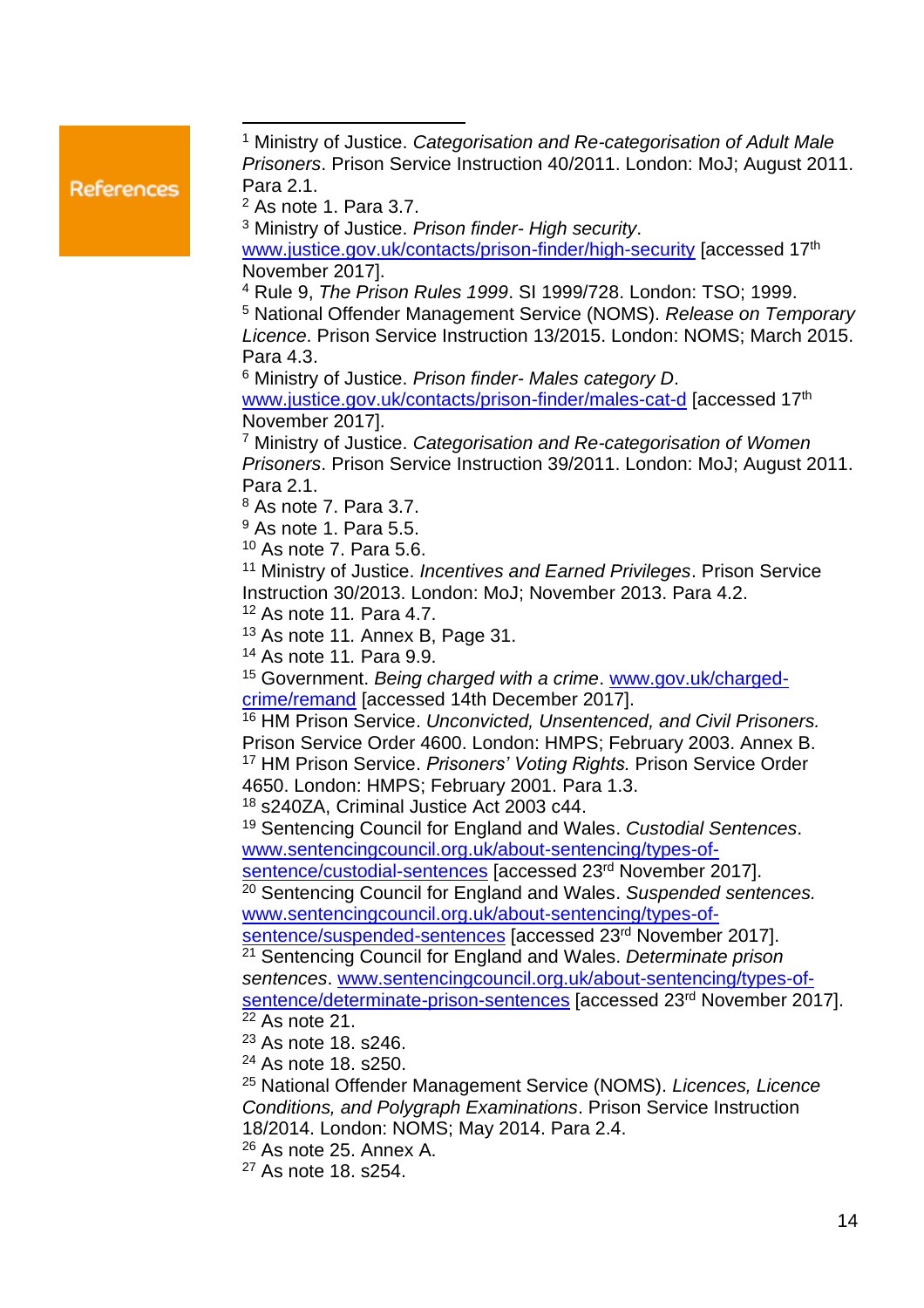<sup>28</sup> Ministry of Justice. *Target Operating Model: Rehabilitation Programme*. London: MoJ; May 2014. Para 1.2.

<sup>29</sup> Sentencing Council for England and Wales. *Extended sentences*. [www.sentencingcouncil.org.uk/about-sentencing/types-of-](http://www.sentencingcouncil.org.uk/about-sentencing/types-of-sentence/extended-sentences)

[sentence/extended-sentences](http://www.sentencingcouncil.org.uk/about-sentencing/types-of-sentence/extended-sentences) [accessed 23<sup>rd</sup> November 2017].

<sup>30</sup> Sentencing Council for England and Wales. *Life sentences.* [www.sentencingcouncil.org.uk/about-sentencing/types-of-sentence/life](http://www.sentencingcouncil.org.uk/about-sentencing/types-of-sentence/life-sentences)[sentences](http://www.sentencingcouncil.org.uk/about-sentencing/types-of-sentence/life-sentences) [accessed 23<sup>rd</sup> November 2017].

<sup>31</sup> As note 18. s269(2).

<sup>32</sup> As note 18. s269(4).

<sup>33</sup> Ministry of Justice. *PSO 4700 New Chapter 4-*

*Serving the Indeterminate Sentence*. Prison Service Instruction 36/2010. London: MoJ; July 2010. Para 4.5.9.

<sup>34</sup> s123(a), Legal Aid, Sentencing and Punishment of Offenders Act 2012 c10.

<sup>35</sup> Ministry of Justice. *Prison map.*

[www.justice.gov.uk/downloads/contacts/hmps/prison-finder/prison-map-](http://www.justice.gov.uk/downloads/contacts/hmps/prison-finder/prison-map-2017.pdf)[2017.pdf](http://www.justice.gov.uk/downloads/contacts/hmps/prison-finder/prison-map-2017.pdf) [accessed 23rd November 2017].

<sup>36</sup> Government. *Young people in custody- What prison is like for young people*. [www.gov.uk/young-people-in-custody/what-custody-is-like-for](http://www.gov.uk/young-people-in-custody/what-custody-is-like-for-young-people)[young-people](http://www.gov.uk/young-people-in-custody/what-custody-is-like-for-young-people) [accessed 17 th November 2017].

<sup>37</sup> Government. *Young people in custody*. [www.gov.uk/young-people-in](http://www.gov.uk/young-people-in-custody/what-custody-is-like-for-young-people)[custody/what-custody-is-like-for-young-people](http://www.gov.uk/young-people-in-custody/what-custody-is-like-for-young-people) [accessed 14th December 2017].

<sup>38</sup> Ministry of Justice. *Women prisoners*.

[www.justice.gov.uk/offenders/types-of-offender/women](http://www.justice.gov.uk/offenders/types-of-offender/women) [accessed 17<sup>th</sup> November 2017].

<sup>39</sup> Her Majesty's Inspectorate of Prisons. *Life in prison: The first 24 hours in prison*. London: HM Inspectorate of Prisons; November 2015. Paragraph 1.9.

<sup>40</sup> Government. *Prison life- Arriving at prison*. [www.gov.uk/life-in-prison](http://www.gov.uk/life-in-prison) [accessed 23rd November 2017].

<sup>41</sup> As note 39. Para 1.26.

 $42$  As note 40.

<sup>43</sup> Ministry of Justice and Prison Reform Trust (PRT). *Prisoners' Information Book- male prisoners and young offenders*. London: PRT; 2008. Page 5.

<sup>44</sup> National Institute for Health and Care Excellence. *Physical health of people in prison*. NICE Guideline 57. London: National Institute for Health and Care Excellence; November 2016. Paragraphs 1.7.10 & 1.7.11. <sup>45</sup> As note 44. Paragraphs 1.4.1 to 1.4.3.

<sup>46</sup> As note 43. Pages 67-68.

<sup>47</sup> Government. *Prison life- Healthcare in prison*. [www.gov.uk/life-in](http://www.gov.uk/life-in-prison/healthcare-in-prison)[prison/healthcare-in-prison](http://www.gov.uk/life-in-prison/healthcare-in-prison) [accessed 23rd November 2017].

<sup>48</sup> Department of Health. *Care and Support Statutory Guidance Issued under the Care Act 2014.* London: Department of Health; October 2014. Para 17.10.

<sup>49</sup> As note 48. Para 17.17.

 $50$  As note '43. Page 2.

 $51$  As note 43. Page 6.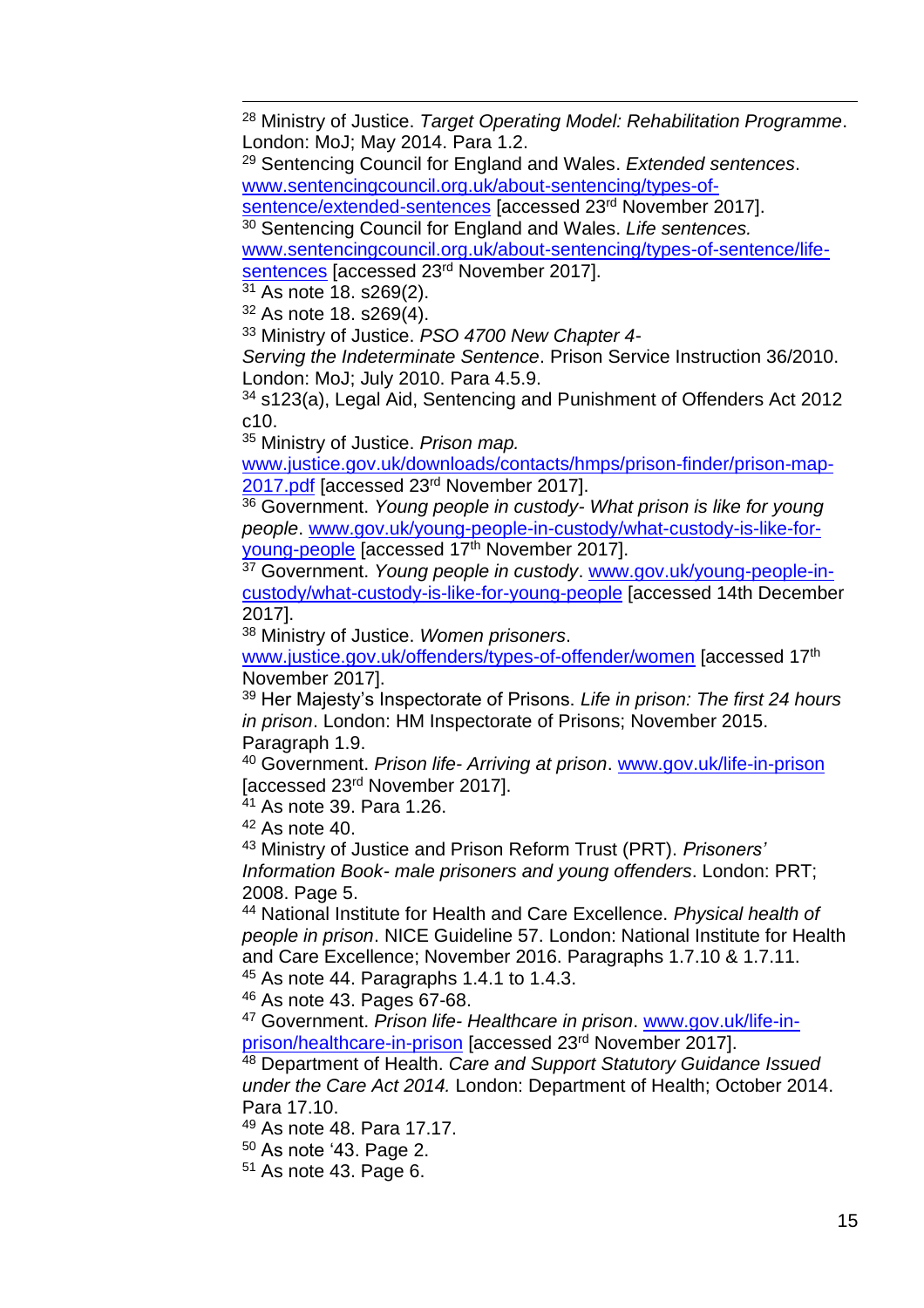National Careers Service*. Prison Officer-what you'll do*. [https://nationalcareersservice.direct.gov.uk/job-profiles/prison](https://nationalcareersservice.direct.gov.uk/job-profiles/prison-officer#what-youll-do)[officer#what-youll-do](https://nationalcareersservice.direct.gov.uk/job-profiles/prison-officer#what-youll-do) [accessed 30<sup>th</sup> November 2017]. As note 43. Page 2. As note 43. Page 119. As note 39. Para 1.37. Ministry of Justice. *Prisoner Employment, Skills, and Training*. Prison Service Instruction 06/2012. London: MoJ; March 2012. Para 2.1.1. As note 56. Para 2.1. As note 47.

 The Samaritans. *The Listener Scheme*. [www.samaritans.org/your](http://www.samaritans.org/your-community/our-work-prisons/listener-scheme)[community/our-work-prisons/listener-scheme](http://www.samaritans.org/your-community/our-work-prisons/listener-scheme) [accessed 23rd November 2017].